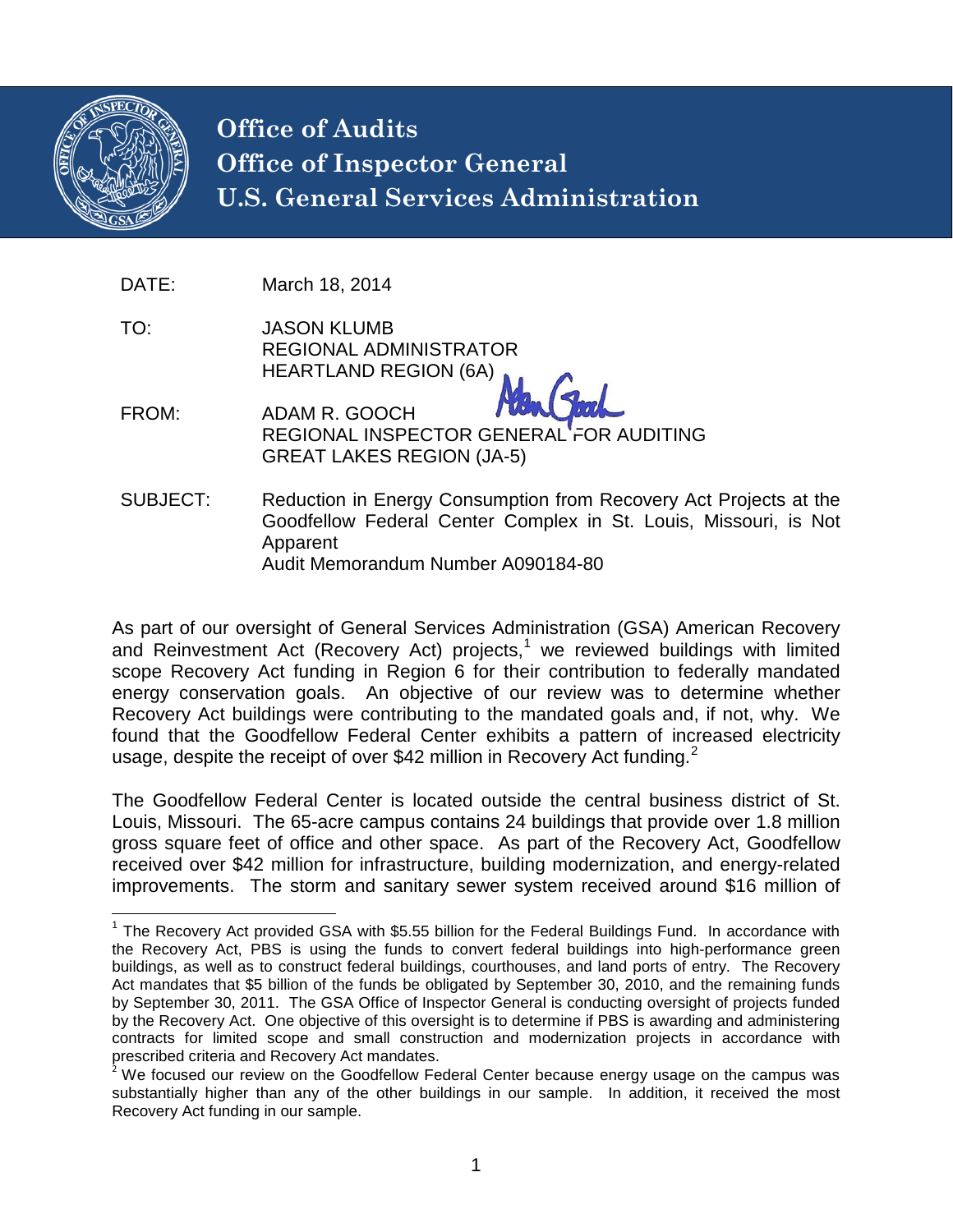funding. Building 110 received around \$14.5 million for heating/ventilation/air conditioning (HVAC), interior, electrical, and seismic work, while Building 104 received around \$6.[3](#page-1-0) million for HVAC work. $3$  Work on Buildings 110 and 104 was substantially complete by February 2011 and June 2011, respectively, giving PBS around two years of energy consumption data with the upgrades in place.

A primary goal for PBS's Recovery Act projects was to transform federal buildings into high-performance green buildings while decreasing energy consumption. GSA's "Minimum Performance Criteria for Recovery Projects: Existing Buildings: Partial Modernizations and Limited Scope" states that one of the energy goals is to "achieve at least 20% reduction in energy usage from the 2003 baseline for the building." Further, PBS is also subject to Section 431 of the Energy Independence and Security Act of 2007, which mandates an agency-wide goal for reducing energy consumption per gross square foot by 24 percent in fiscal year (FY) 2013 from a FY 2003 baseline. Although this is an agency-wide goal, PBS tracks its individual buildings against this baseline.

#### **Assessment of Energy Use at the Goodfellow Campus**

Despite receiving substantial Recovery Act funding for energy-related improvements, Goodfellow neither meets GSA's individual building goal of a 20 percent reduction in energy use, nor contributes significantly towards the mandated 24 percent agency-wide reduction in energy consumption.

To assess energy use at Goodfellow, we examined British Thermal Units (BTUs) per gross square foot and electrical use in kilowatt hours. Both of these assessments, shown in *Figures 1* and *2* on the following page, indicate that the energy reduction goals are not being met.

*Figure 1* shows that the Goodfellow campus has achieved a modest energy reduction in BTUs per gross square foot when compared to the FY 2003 baseline - around 2 to 6 percent during a selected year. [4](#page-1-1) *Figure 2* shows that the electricity use in kilowatt hours at the Goodfellow campus has increased by over 46 percent in 5 years.

<span id="page-1-0"></span><sup>&</sup>lt;sup>3</sup> PBS officials informed us that the remaining \$5.2 million was for envelope improvements and metering to reduce and manage energy use. Also, the HVAC equipment installed in Building 104 met a new requirement for conditioning the tenant agency's file storage. This high-performance equipment increased energy use.

<span id="page-1-1"></span> $4$  The amount shown for FY 2013 on the graph represents the 12-month period ended August 2013; September 2013 data was not complete at the time we drafted this memorandum. Changes in energy consumption (increases or decreases) against a baseline year can be attributable to variations in space assignments, on-going building repairs, and weather.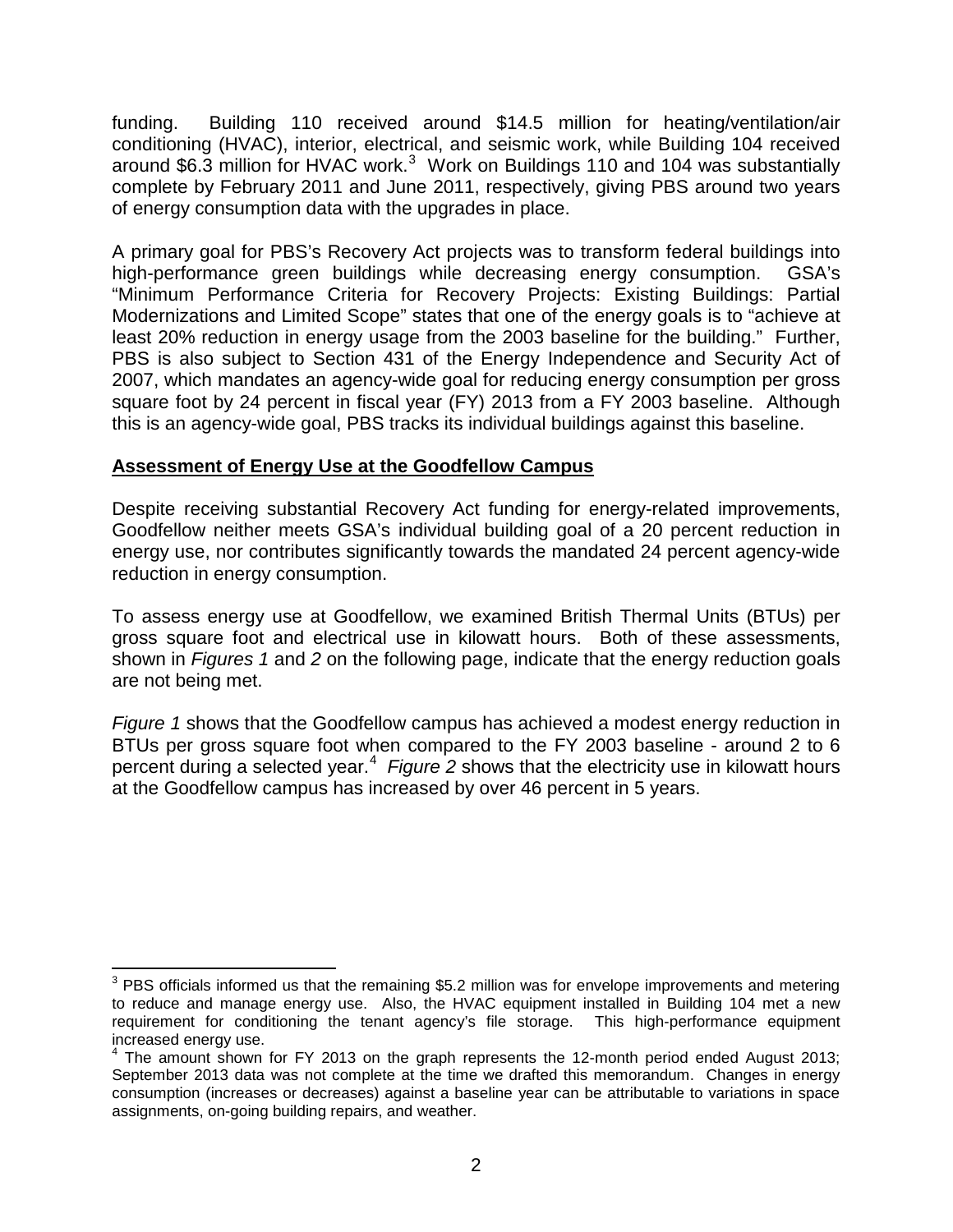

*Figure 1 – Goodfellow Campus Energy Consumption – Comparison to 2003 Baseline*

*Figure 2 – Electricity Use in Kilowatt Hours – Sept. 2007 through Aug. 2013[5](#page-2-0)*



<span id="page-2-0"></span><sup>5</sup> Data for the period September 2007 through August 2012 was corrected by PBS due to the discovery of a long-term metering problem. Most of this corrected data was not transferred into the Energy Usage and Analysis System.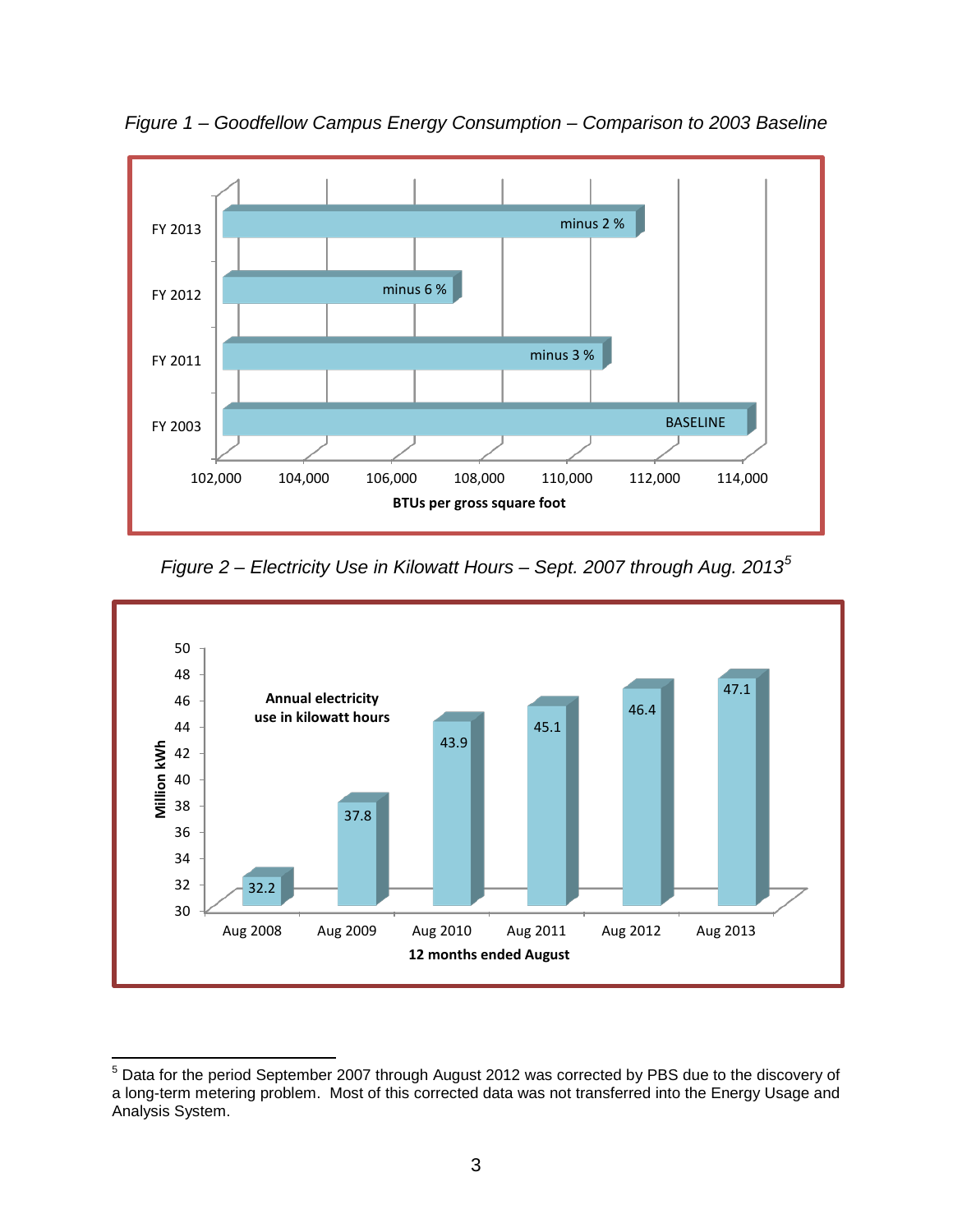PBS officials told us that the increase in electrical use could represent an ongoing backfill of vacant space on the campus and the presence of tenant agencies' data centers, which are large electricity consumers. We examined the two explanations.

**Backfilling of Vacant Space.** *Figure 3* shows that ongoing efforts to backfill vacant space was not the sole cause of the increased electricity use observed between September 2007 and August 2013, since there was little reduction in the amount of actual vacant space.





From October 2007 through May 2013, vacant space decreased by 347,125 usable square feet (usf). However, nearly 93 percent (322,382 usf) of this total reduction occurred between October 2007 and October 2008, prior to the Recovery Act. Since 2008, vacant space on the campus has been reduced by around 2 percent. $6$  However, electrical consumption continued to increase. Therefore, backfilling vacant space was not the sole reason for increased electrical consumption.

**Data Centers' Energy Consumption.** PBS lacks the information needed to assess whether increased data center usage was responsible for the steady increase in electrical consumption. Before 2012, PBS had to rely on campus-wide electrical metering supplied by the local utility because building-level metering was very limited. During 2012, sixteen building-level meters were installed. As a result, there is little to no historical building-level data to assess energy use by the data centers prior to 2012.

<span id="page-3-0"></span> $6$  (133,429 minus 108,686 usf) divided by a total of 1,276,262 usf.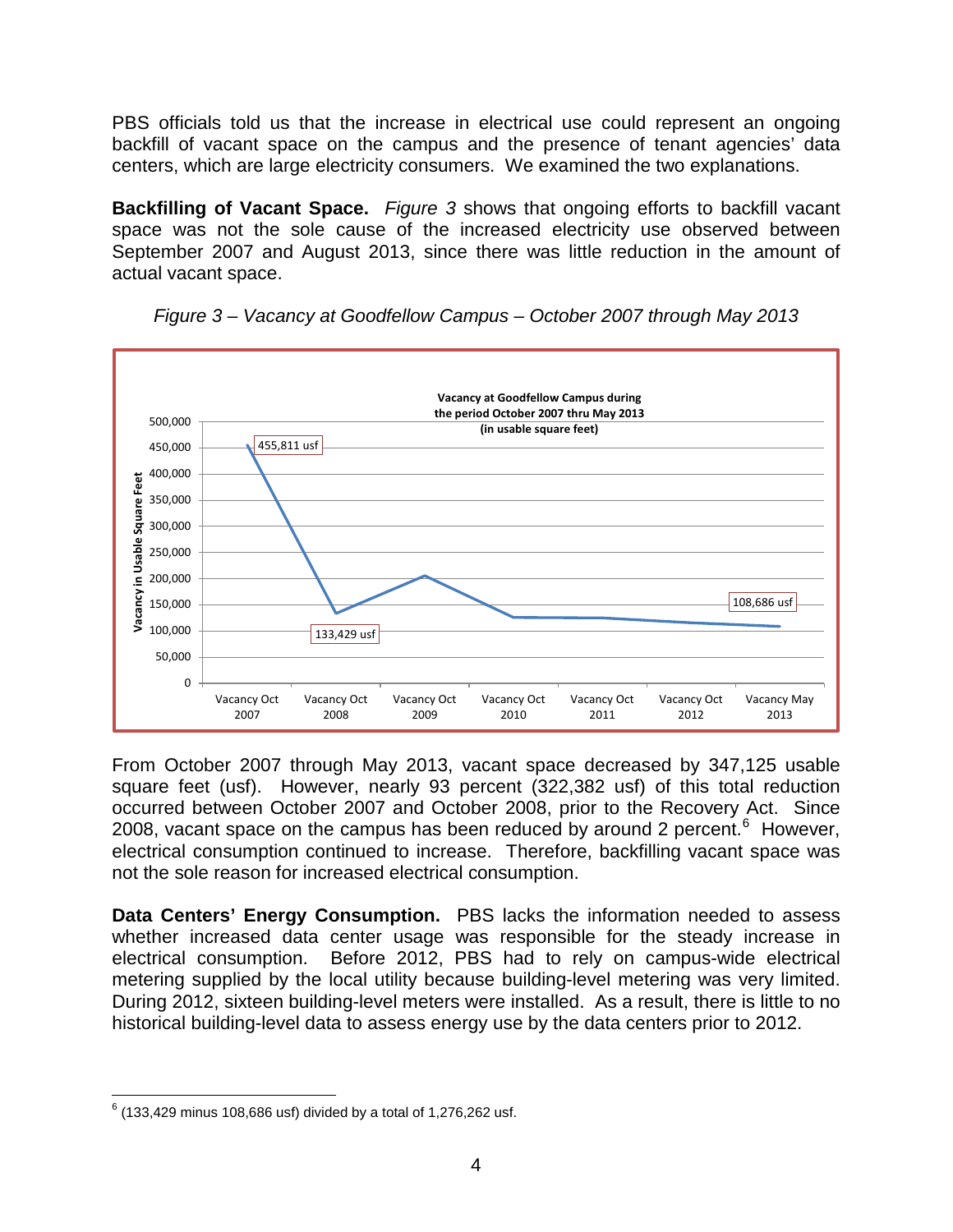Even now, PBS does not directly sub-meter the campus' data center electrical use.<sup>[7](#page-4-0)</sup> For example, PBS has no building-level energy information for the largest data center on campus. PBS estimates of the data center's data processing and cooling load varied widely, from [8](#page-4-1).3 to 15.6 million kilowatt hours (kWh) annually.<sup>8</sup> However, the meters serving the data center are not yet in use.

One tenant agency installed sub-metering for its own data center in 2011. They documented an overall 17 percent reduction in electricity use due to the implementation of wireless sensor technology.<sup>[9](#page-4-2)</sup> This tenant expanded its data centers by around 30,000 square feet during the period November 2007 through March 2009.<sup>[10](#page-4-3)</sup> This was the only substantial increase in data center space during the period April 2007 through March 2013. However, electrical consumption continued to increase thereafter despite the 17 percent reduction in use noted above.

### **Conclusion**

Goodfellow appears to be neither meeting energy goals for Recovery Act projects nor contributing to the energy consumption goals mandated by the Energy Independence and Security Act of 2007. Reductions in energy use from Recovery Act projects at the Goodfellow campus are not apparent as electricity use has been increasing. However, a complete assessment of the results of the Recovery Act projects and Goodfellow's energy use cannot be made due to the lack of historical information on energy use at the building level. Accordingly, the Goodfellow Federal Center is a worthy candidate for increased energy reduction efforts. The campus ranks  $9<sup>th</sup>$  in electricity consumption out of 51 buildings/facilities in PBS's inventory that consume more than 10 million kWh annually.<sup>[11](#page-4-4)</sup>

### **Management Response**

In its response, GSA Region 6 GSA management outlined a variety of energy-related projects that were undertaken at the Goodfellow Campus after our review. These initiatives including an Energy Savings Performance Contract covering 14 different energy projects, ongoing work to complete the installation of advanced ION Enterprise Energy Management software to provide energy data for all metered GSA buildings, multiple small repair and alterations projects, and some temporary installations to test energy-saving technologies through the GSA's Green Proving Ground Program. Further, Region 6 has requested Central Office to fund a Targeted Energy Efficient Expert Evaluation project for Goodfellow Building Number 110. Per GSA's response,

<span id="page-4-0"></span> $7$  We examined output from 17 of 19 electrical meters and discussed the results with PBS officials. We did not find a compelling reason for the electrical use pattern identified in this report.

<span id="page-4-1"></span><sup>&</sup>lt;sup>8</sup> The estimates are from the FY 2013 PBS estimate for overtime utility services (8.3 million kWh) and a PBS contractor (15.6 million kWh). PBS estimates for overtime utility services for the data center tended to fluctuate between FY 2007 and FY 2013. In only one year did we specifically find an estimate for cooling (HVAC) load at 660,000 kWh.

<span id="page-4-2"></span>PBS officials informed us that they have no way of knowing whether the operational settings necessary to sustain the energy reduction were maintained.<br><sup>10</sup> This amount includes an 8,460 square foot computer print room maintained in Building 104.<br><sup>11</sup> Measuring in kWh per gross square foot.

<span id="page-4-3"></span>

<span id="page-4-4"></span>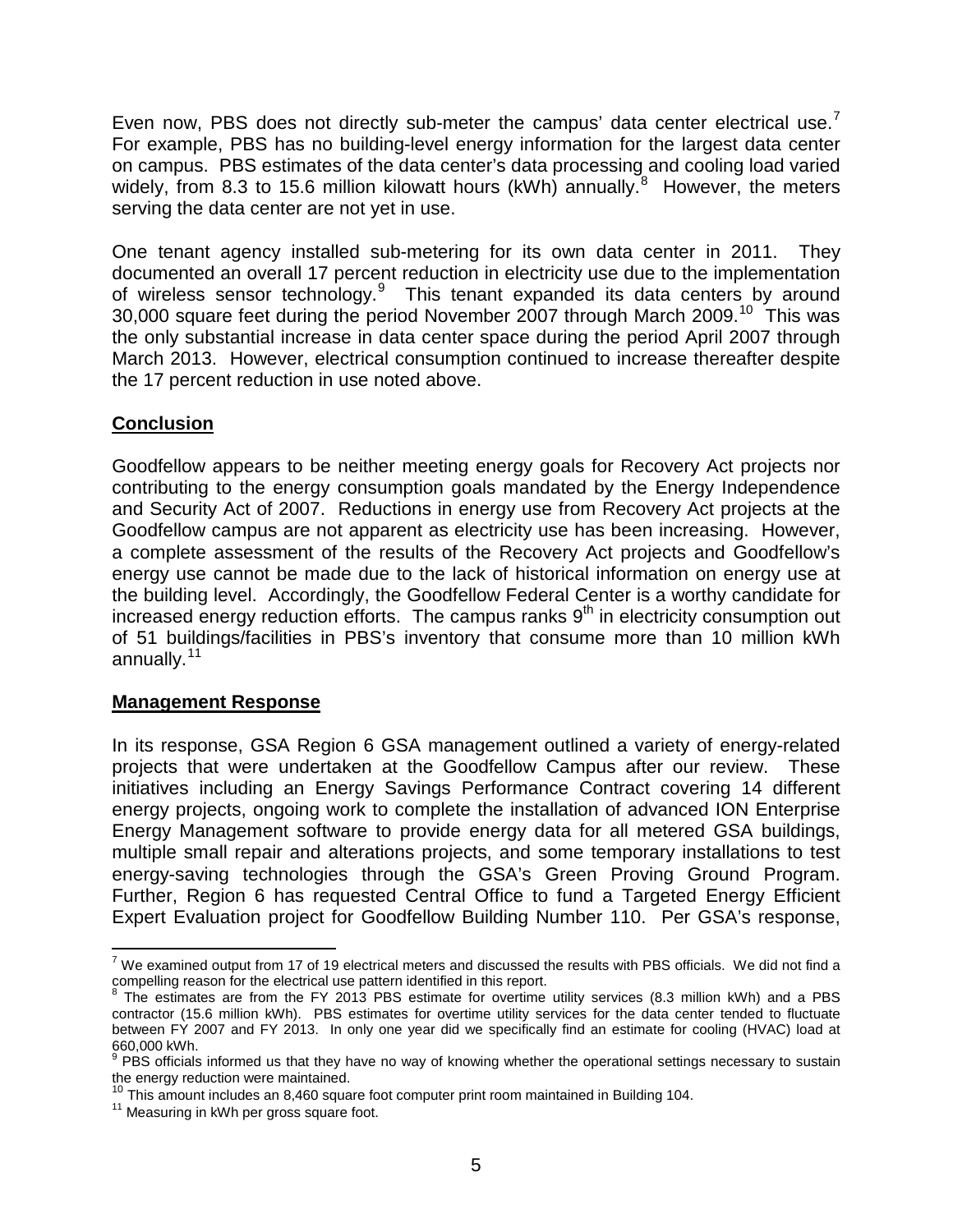this project will evaluate and identify opportunities to optimize building schedules and control sequences in the Building Automation System.

If you have any questions regarding this memorandum, please contact me or any member of the audit team at the following:

| Michael C. Lamonica | Audit Manager | michael.lamonica@gsaig.gov | 312-353-8481 |
|---------------------|---------------|----------------------------|--------------|
| Steven A. Shute     | Auditor       | steven.shute@gsaig.gov     | 312-353-6701 |
| Dana H. Johnson     | Auditor       | danah.johnson@gsaig.gov    | 312-353-6618 |

Thank you for the assistance and courtesies extended to my staff during this audit.